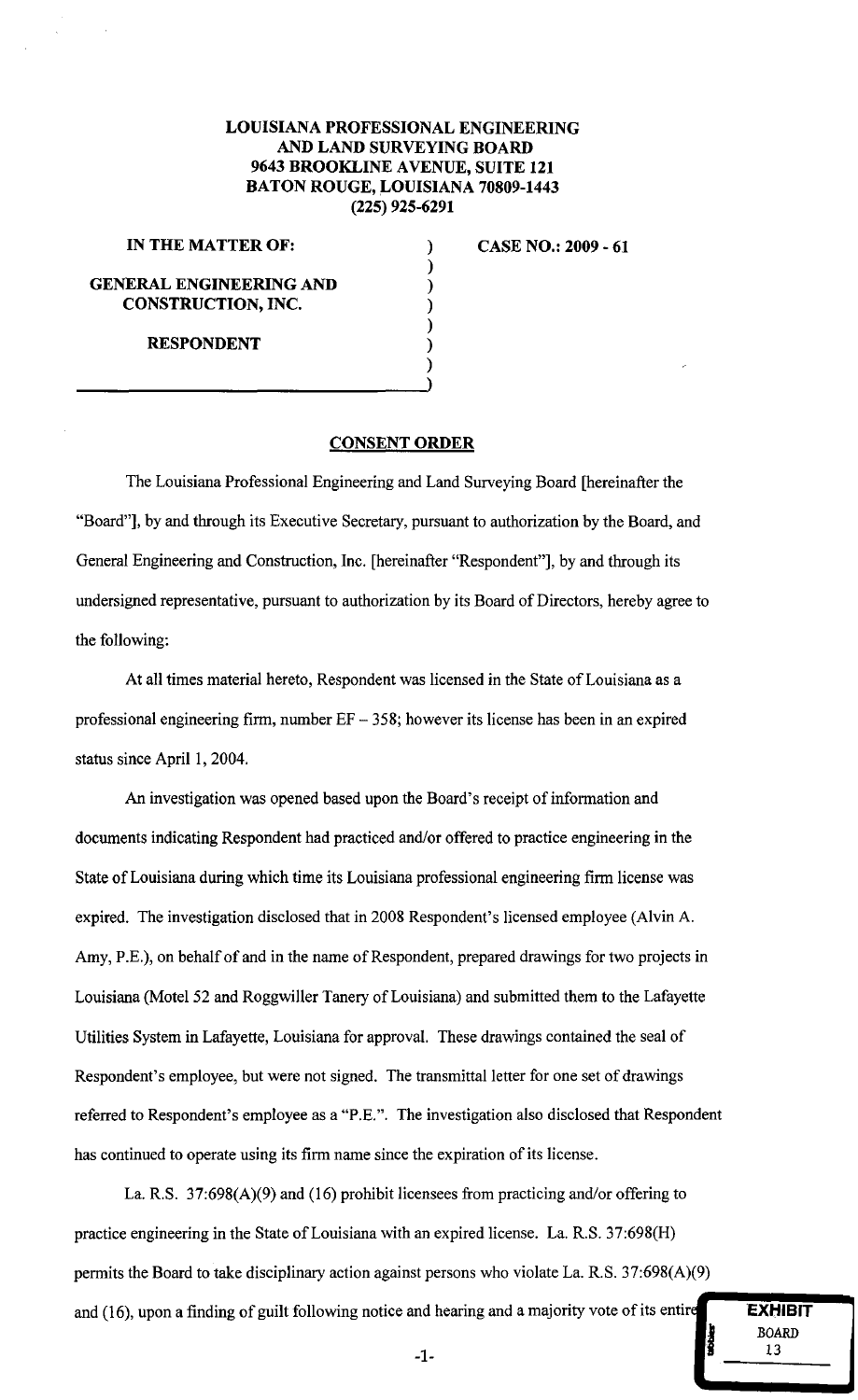membership authorized to participate in the proceeding. La. R.S. 37:698(A)(9) and (16) and 37:698(H) were in effect at all times material hereto.

It is undisputed that Respondent's license to practice and/or offer to practice engineering in Louisiana expired on April I, 2004 and since that date Respondent practiced and/or offered to practice engineering in Louisiana.

By letter dated June 12, 2009, the Board gave notice to Respondent that it was considering the preferral of charges against Respondent on the grounds that it may have violated La. R.S. 37:698(A)(9) and (16), relative to practicing and/or offering to practice engineering in the State of Louisiana with an expired license.

Wishing to dispense with the need for further disciplinary action and to conclude the instant proceeding without further delay and expense, for the purpose of this proceeding only, Respondent and the Board do hereby enter into this Consent Order, in which Respondent of its own free will consents to the issuance of a Consent Order by the Board, wherein Respondent agrees that (a) it will pay a fine of five thousand (\$5,000.00) dollars, (b) it will pay administrative costs four hundred ninety and 59/100 (\$490.59) dollars, (c) it will immediately cease and desist the practicing of and/or offering to practice engineering in the State of Louisiana until such time as it renews its expired Louisiana professional engineering firm license, (d) it will pay all past unpaid renewal fees in the amount of three hundred sixty (\$360.00) dollars, (e) it will have its supervising professional successfully complete the Board's online Louisiana Laws and Rules Examination, (f) it will submit to the Board satisfactory evidence it has notified the Lafayette Utilities System that its Louisiana professional engineering firm license was expired when it submitted the drawings in question, (g) it will remove the word "Engineering" and any derivative thereof from its firm name and (h) this Consent Order will be published on the Board's website and a summary of this matter will be published in the Board's official journal, the Louisiana Engineer and Surveyor Journal, and reported to the National Council of Examiners for Engineering and Surveying (NCEES), identifying Respondent by name.

Respondent admits to violations of the referenced statutes and/or rules regarding the practicing of and/or offering to practice engineering in the State of Louisiana with an expired license. Respondent acknowledges awareness of said laws and/or rules and states that it will comply with all applicable laws and rules henceforth. Respondent has been advised of its right to be represented by counsel before the Board and/or to appear at any hearing personally or by

-2-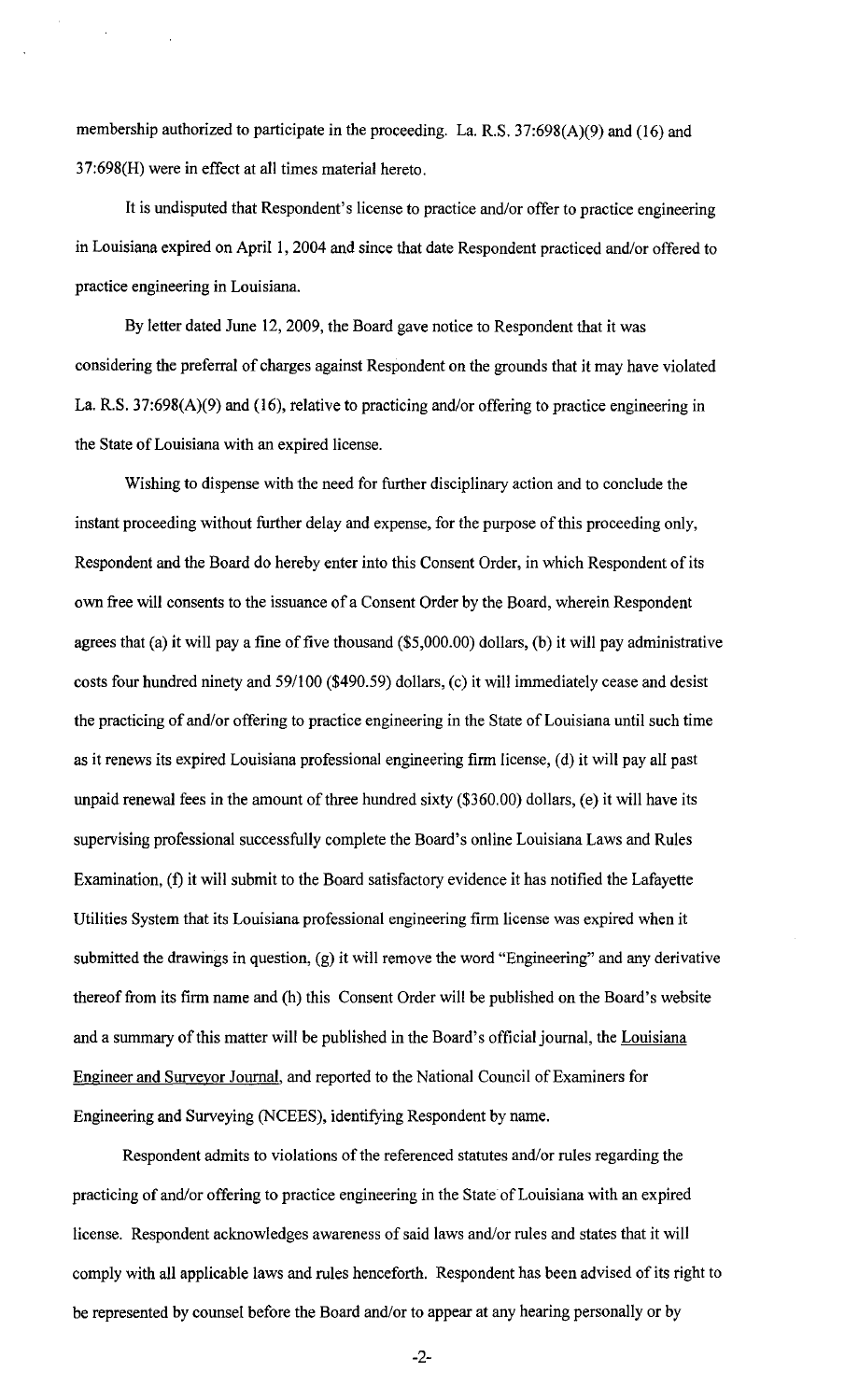counsel and present witnesses and evidence in its own behalf, and it hereby waives this right and its right to appeal; and it states affirmatively that it has been afforded all administrative remedies due it under the law.

Therefore, in consideration of the foregoing and by its signing this Consent Order, Respondent does hereby waive its right to a hearing before the Board, to the presenting of evidence and witnesses in its behalf, to Findings of Fact and Conclusions of Law in this case, and to judicial review of this Consent Order.

Respondent hereby represents (a) that it fully understands the meaning and intent of this Consent Order, including but not limited to its final and binding effect, (b) that it has voluntarily entered into this Consent Order and that no other promise or agreement of any kind has been made to or with it by any person whatsoever to cause the execution of this instrument and (c) that the sanctions set forth in this Consent Order do not prevent the Board from taking further disciplinary or enforcement action against Respondent on matters not specifically addressed in this Consent Order.

WHEREFORE, the Louisiana Professional Engineering and Land Surveying Board and Respondent agree that:

I. Respondent shall pay a fine of five thousand (\$5,000.00) dollars, which shall be tendered to the Board by certified check payable to the to the Board, due upon the signing of this Consent Order; and

2. Respondent shall pay administrative costs of four hundred ninety and 59/100 (\$490.59) dollars, which shall be tendered to the Board by certified check payable to the Board, due upon the signing of this Consent Order; and

3. Respondent shall immediately cease and desist the practicing of and/or offering to practice engineering in Louisiana until such time as it renews its expired Louisiana professional engineering firm license; and

4. Respondent shall pay all past unpaid renewal fees in the amount of three hundred sixty (\$360.00) dollars, which shall be tendered to the Board by certified check payable to the Board, due upon the signing of this Consent Order; and

5. Respondent shall have its supervising professional successfully complete the Board's online Louisiana Laws and Rules Examination with a score of 90% or higher and return it to the Board within sixty (60) days of the effective date of this Consent Order; and

-3-